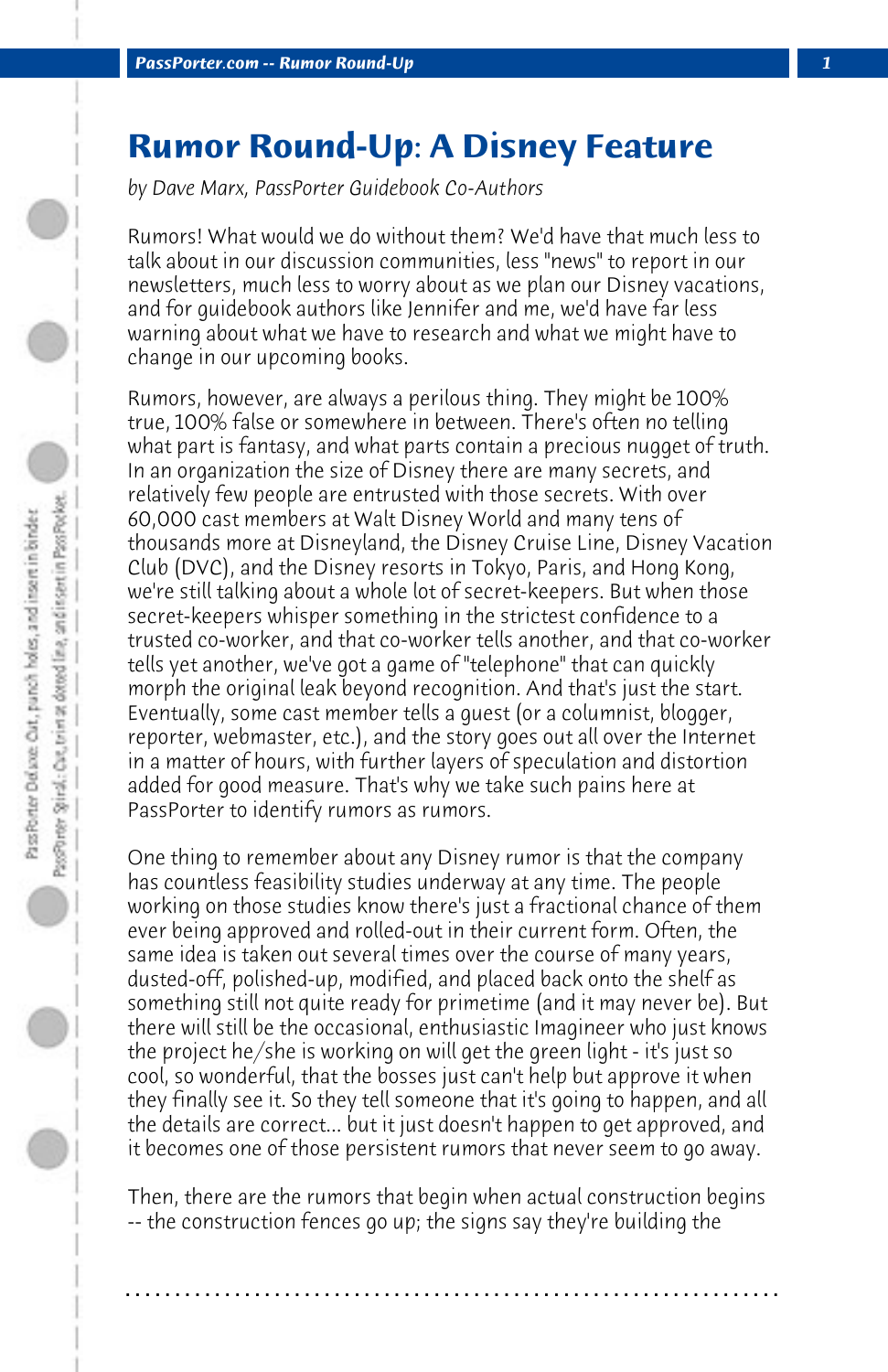future of Epcot, Disneyland, or whatever; and tongues start wagging. Disney hasn't made a public announcement about what's being built, but we can all see that something's coming. Officially, it's still a rumor and probably, none of the reports we get from helpful cast members are completely accurate. But there it is, and we have to believe our own eyes. Right?

Finally, there's one more category of rumor out there, the "trial balloon." There's no hard proof that the Disney company does this, but it seems pretty likely. We suspect some of the rumors and leaks that reverberate around the web are actually planted by someone from the Disney organization in order to sample public opinion. This seems most likely to us when a rumored change comes to life soon afterwards, but with a few "tweaks" that address the concerns of the folks who commented on the rumor at message boards and other online forums.

We consider all reports to be unfounded rumors until we have an official announcement from Disney. That doesn't stop us, however, from trying to judge the quality and accuracy of the rumor, or speculating on whether the rumored item will become reality.

There's no shortage of places to read about Disney rumors. Tops on my list is Screamscape.com, which manages to report on most rumors, major and minor. Unfortunately, Screamscape doesn't include a discussion forum. However, folks have a way of discussing the latest word from Screamscape at nearly every community on the web. That includes, of course, our own PassPorter message boards, where we have an entire forum dedicated to Walt Disney World rumors (rumors about Disneyland and the Disney Cruise Line don't have a dedicated home, but they find their way into the appropriate Disneyland and cruise line forums).

So, with all that said, here's a rundown of some of the more prominent rumors floating around at the moment.

Disney Dining Plan Re-design for 2008. It seems new information/rumors on this topic emerge every few days, and we expect the 2008 offering to be announced officially by Disney in the next couple of weeks. The very popular Disney Dining Plan at Walt Disney World seems too good to be true, so whenever rumors emerge, they almost always report doom -- higher prices, fewer restaurants, and less-attractive features. So far, the doom scenarios have not come to pass. It does seem highly likely that the 2008 plan will no longer include 18% gratuities in the price -- that's a change that was made to the new trade union contract, so there's little reason to believe it won't happen. After that ... evidence was found at Disney's UK site that the plan would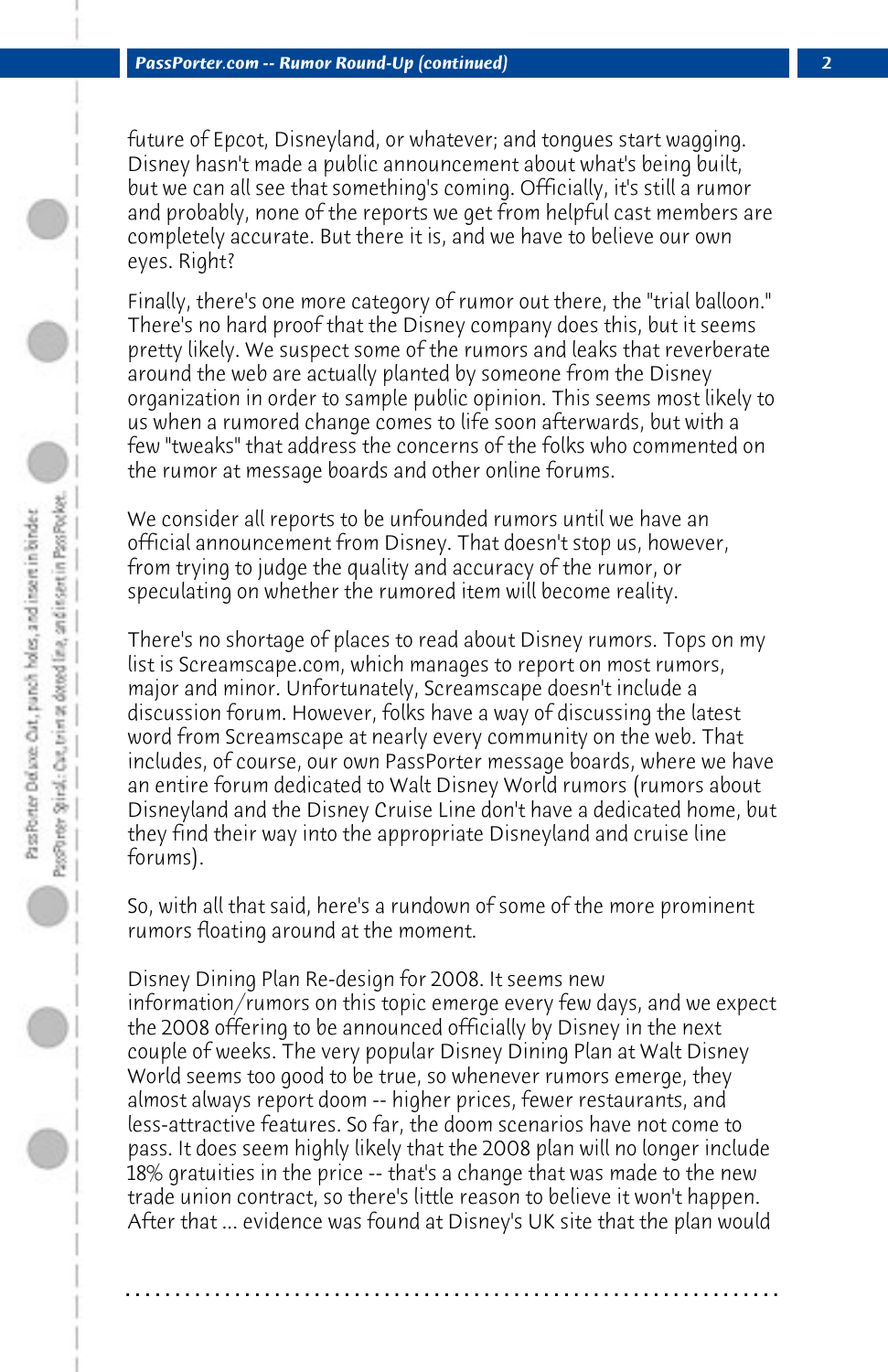eliminate the gratuity and table-service appetizer, and that the price per person/per day would be reduced by about \$11 as a result. Seems like a fair deal. Subsequently, the UK site was re-programmed so information about the 2008 plan would no longer be divulged. Then, AllEarsNet reported a rumor with nearly the same information, with the key difference that the price would only be reduced by about a dollar. AllEarsNet also reported the possible availability of an additional, deluxe dining plan. AllEarsNet often gets good information, but this one smells like a "trial balloon" to me. Personally, I think Disney's aim will be to maintain current levels of popularity, or even increase it. I'm not sure a big price hike (by charging the same for less) will accomplish that. Rumor Status: Here's a pager. Your table will be ready in two to three weeks.

Contemporary Resort DVC Tower. There have been rumors that Walt Disney World's Contemporary Resort would be the "next" DVC development for some years. Then a while back, somebody performed a web search and found an architect's rendering of a DVC high-rise building adjacent to the Contemporary Resort's famous 15-story tower. That rendering soon disappeared from the web, which we'd consider proof-positive that someone at Disney is watching the rumor mill and that the rendering had some basis in reality (otherwise, why remove it). However, just a while later, Disney Vacation Club announced their next project would be built at Disney's Animal Kingdom Lodge. Not long thereafter, demolition crews destroyed the Contemporary's North Garden Wing, and construction crews started sinking support pilings into the ground. That suggests something big is in the works. Historically, DVC only announces one new project at a time. Once the sales staff succeeds in selling a substantial number of DVC memberships at the new resort, they announce the next project. So, will the new construction at the Contemporary be the next DVC resort to be announced? It seems very likely, but we probably won't hear an official peep out of Disney until the Animal Kingdom Lodge villas are nearly sold-out. Rumor Status: High (Rise) Probability.

A new Disney park in Texas (Missouri, Oklahoma...). Will a Disney park/resort be built somewhere near the geographic center of the United States? Reports hit local newspapers on a fairly regular basis and make their way to the Disney rumor mill. They usually take the same form--somebody reports that Disney is secretly acquiring large parcels of land in the area. This echoes Disney's actual practice when it acquired land for Walt Disney World. So far, none of the rumors seem to have any truth to them. Local real estate speculators may be the source of some of those rumors and hopeful thinking may be the source for others. Our own analysis goes as follows: Why would Disney build another park/resort that might draw attendance away from either Walt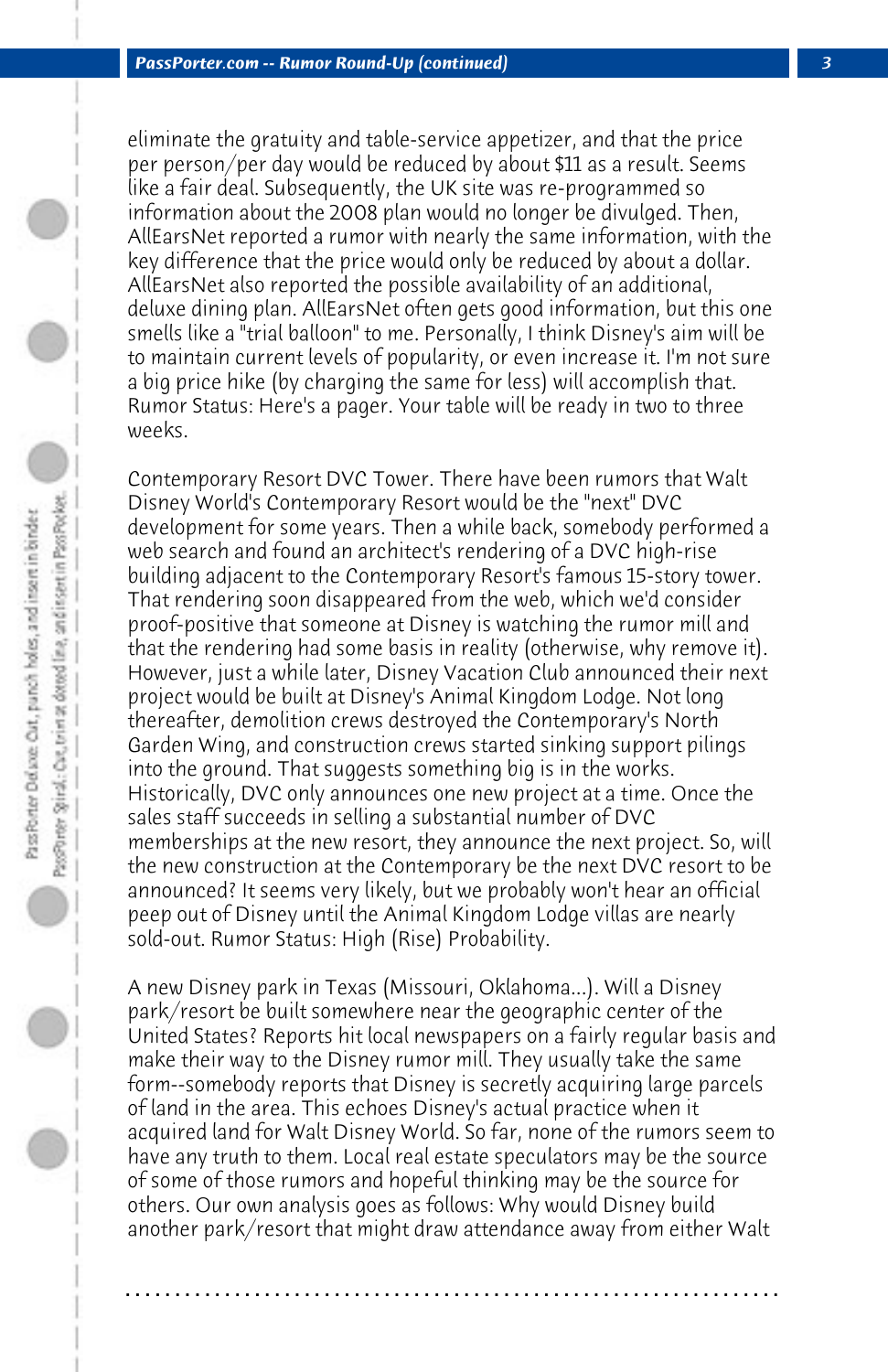Disney World or Disneyland? Entertainment industry analysts have long considered the U.S. theme park industry to be fully saturated. Something like 98% of the population is within easy driving distance of a regional amusement park/theme park. For folks that travel some distance to a major attraction like Disneyland or Walt Disney World, a park in the center of the country would have to offer a particular benefit in terms of travel time or cost. However, a park in Texas would be no closer than Walt Disney World for most people east of the Mississippi and no closer than Disneyland for folks from the Rockies west. The only substantial benefit would be for potential guests in the low-population Great Plains region and those within about a day's driving distance--not quite enough people to sustain a Disney-sized resort, especially considering so many from that region are already traveling in droves to Walt Disney World and Disneyland. Even guests from Latin America would face similar flight distances and costs when compared to the distances to California and Florida. Recently, however, Disney CEO Robert Iger suggested that the company might develop smaller-scale resorts in other locations around the country, close to existing popular attractions. These might be hotels or DVC resorts similar to the DVC resorts at Vero Beach, Florida and Hilton Head Island, South Carolina. Rumor Status: Won't ever happen (major resort); Moderate probability (minor resort).

New Country at Epcot. The last new country pavilion to open at Epcot was Norway in June 1988. Ever since, park fans have been hoping for more countries, and poring over aerial photos of Epcot to prove that the space exists for at least one more pavilion. The last solid rumors go back quite a while now, when Spanish government sources announced they were speaking with Disney about just such a pavilion. Since then, not a word, so it seems less likely as time goes by. Still, the space is there, and Disney probably wouldn't mind finding a country willing to spend the money a pavilion sponsorship entails. Rumor Status: No-Man's Land.

Star Tours Upgrade. Star Tours has been operating at Disney parks since the '80s. One important feature of the ride system is that it can be reprogrammed with relative ease - just change the ride's movie, re-program the flight simulator-based ride system to match the film, and off you go! Three new Star Wars films have been released since Star Tours began ferrying passengers to the Forest Moon of Endor, and fans of the ride have been hoping for a new slant on this old favorite since Anakin Skywalker climbed into a pod racer for the first time. How hard would it be to change the story line so that guests ended-up in a crazed pod race, instead of joining the attack on the Death Star? So far, no good. A New Hope. Actor Anthony Daniels (C-3PO), a frequent guest at Star Trek conventions, reportedly announced at a recent convention that he had filmed some new sequences for an upgraded ride film. Will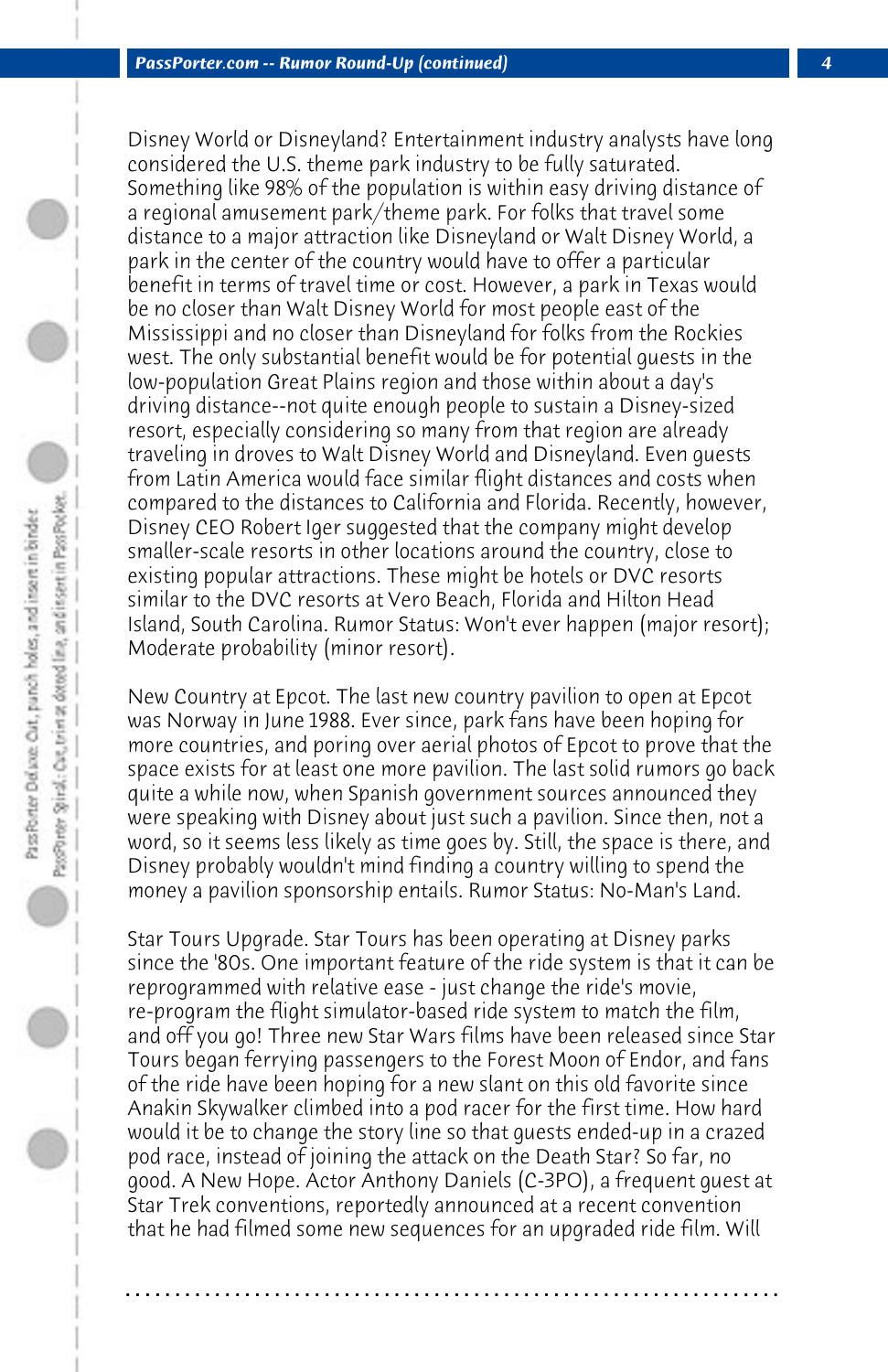that film see the light of day? There's always the chance that it doesn't satisfy either Disney brass or Star Wars creator George Lucas. Then again... Rumor Status: Suspended Animation

Disney's California Adventure Re-Theming. Disney's California Adventure park (DCA) has had its detractors since the day it opened, and rumors that Disney would re-work the park from front to back are nearly as old as the park itself. If you don't like the park and you can see that it doesn't attract the same dense crowds as Disneyland park right across the Esplanade, how can you not believe that the company will eventually right the situation? These rumors have only accelerated since Bob Iger replaced Michael Eisner at Disney's helm, and since Pixar Animation Studios was acquired by Disney soon thereafter. Part of this is based on the belief that Pixar's John Lasseter, who now also holds an executive consulting role at Walt Disney Imagineering, wants to re-make whole sections of DCA (and other Disney parks) in Pixar's own image. Historically, Disney "tweaks" its parks, it doesn't remake them. Even that legendary disaster Euro Disney re-emerged as Disneyland Paris with relatively few major changes--just lots of little tweaks. Rumor Status: California dreamin' ain't becoming a reality.

Disney-MGM Studios Name Change. This rumor is unsquashable. It's going to be Disney Studios. It's going to be Disney-Pixar Studios (or maybe, Pixar-Disney Studios). "MGM" will be gone with the wind. Yes, Disney uses the MGM name under license and that license has to be renewed from time to time, but why would the movie company want to give up the free publicity, and why would Disney want to go to the expense of changing a name that has seemed to work pretty well? It's true that many Disney cast members (and civilians) occasionally refer to the park as Disney Studios, and that terminology has even crept (accidentally, as I see it) into Disney's vacation planning video and the programs you can view on Disney's hotel room TV channels. There are some reports (mostly from blogger Jim Hill, who has been critical of Disney's Pixar acquisition) that suggest John Lasseter's Pixar-ego has become so large that he wants to rename everything in sight for Pixar and convert every attraction to a Pixar theme. It seems to me that Disney management would be more interested in blurring the distinction between Disney and Pixar, so that the Pixar magic can be associated with all Disney-branded products. Re-naming Disney products "Pixar" is an admission that Pixar is superior, which erodes the value of the Disney brand. Rumor Status: "Hollywood, land of broken dreams."

Animal Kingdom's Beastly Kingdom. Have you ever looked at the Animal Kingdom Logo and wondered what a dragon is doing among all those real animals? That's more or less the root of the notion behind Beastly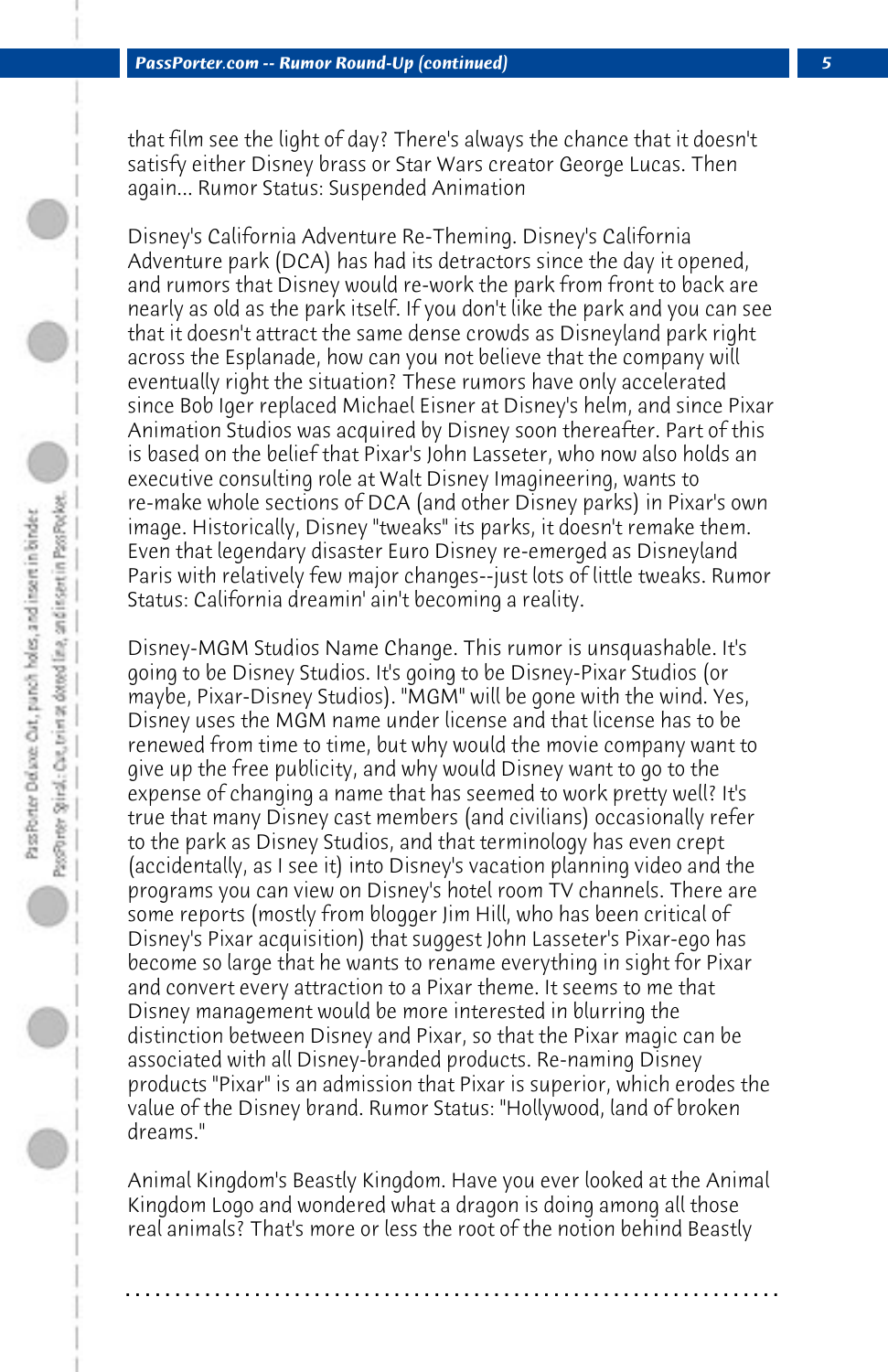Kingdom, a new land at the park that has yet to be (and may never be) developed. Most rumors expect the land to be the home of a big E-Ticket coaster (or two or three), but with the addition of Expedition: Everest, the park may no longer need a thrill-focused addition. Yes, the space seems to be there. Yes, coaster enthusiasts keep hoping Disney will build a thrill-oriented park. Since an entire park is such a long shot, this rumored land seems their next best hope. Rumor Status: Here Be No Dragons

Walt Disney World's "Fifth Gate." Will Walt Disney World ever have a fifth major theme park? Yes, the land still exists for it. This rumor was especially hot after Universal announced plans for its thrill-oriented park, Islands of Adventure (IOA). Disney just had to compete head-to-head with IOA, didn't it? By all appearances, Disney's response has been to add thrills to existing parks, rather than build a park only a thrill-seeker could love. Yet the possibility exists that Disney will some day add another park. Adding another park is a way to extend the average Walt Disney World vacation from five days to six, or more. That's more money at Disney hotels, restaurants, and turnstiles. However, the current regime at Disney Parks and Resorts has found other ways to extend vacation stays without spending huge sums on construction. Disney (and all park and hotel operators) like things crowded. It's far more efficient/profitable than having several parks/hotels operating at less than full capacity. That's especially true these days at Disney. They're finding more and more ways to utilize existing facilities at near-full capacity year-round, and are very slow to add additional capacity. How long did it take Disney management to commit to building new ships for the hugely profitable Disney Cruise Line? When did Disney last add a new "regular" (non-DVC) resort? When are they going to complete construction at Pop Century, the most recent regular resort to be built? The company moves very, very slowly to expand capacity, and the company is probably concerned that another horror like 9/11 could leave it holding a whole lot of excess capacity. A fifth major park may indeed happen eventually, but we'll probably see more money invested in new overseas parks before that happens. Rumor Status: Someday our prince will come.

*About The Author: Dave Marx is PassPorter Travel Press's co-publisher and co-author of several award-winning PassPorter guidebooks. Dave lives in Ann Arbor with wife and partner Jennifer and children Allison and Alexander.*

**. . . . . . . . . . . . . . . . . . . . . . . . . . . . . . . . . . . . . . . . . . . . . . . . . . . . . . . . . . . . . . . . . .**

*Article last updated: 8/2/2007*

*View the latest version online at:*